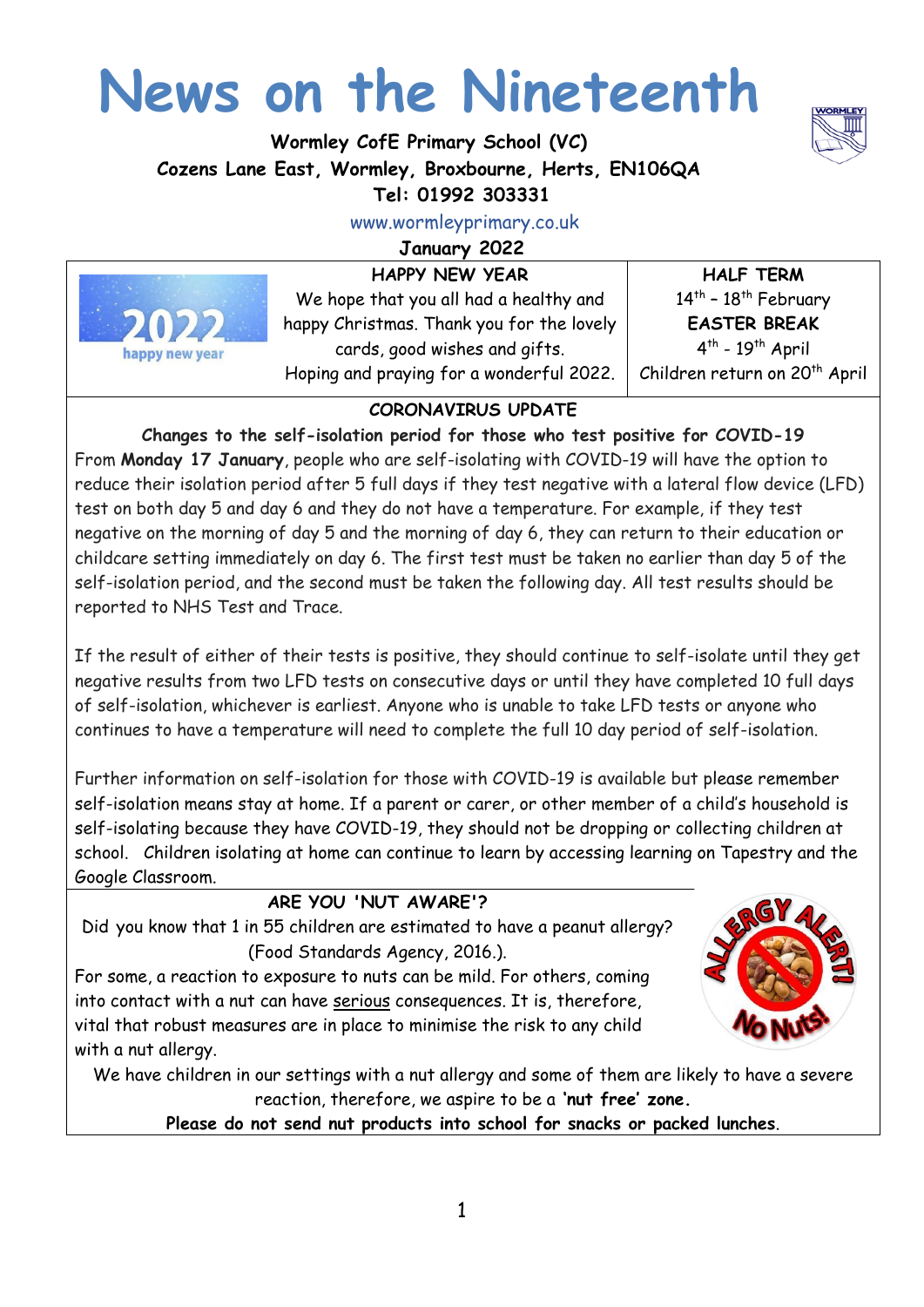## **CONTACT DETAILS**

Have you had a new phone with a new number for Christmas?

Have you moved?

Please make sure that you have let the school know of any changes**.**

## **PUNCTUALITY**

Please ensure that children are arriving at



school punctually, within their 10 minute window. As soon as the gate/door closes, learning begins!

#### **READING CHALLENGE TERM Spring is our reading challenge term.**

For the children, the challenge is on…. How many books can they read this term? How many authors can they try? Can you read equal non-fiction to fiction? We are encouraging our children and their families to stretch themselves with a reading challenge over this Spring Term.

The aim is for *every child* to read daily, from a range of sources: books, newspapers, comics, adverts, magazines, myON, Epic!, the internet etc.

Children in Y1-6 have been asked to keep a record of their reading. Children in

KS2 can quiz on Accelerated Reader to improve their reading age. Teachers will be looking for children to reward by putting their name forward for a limited edition **Wormley Reader Bear** and other prizes.

**Don't forget to record reading together in the children's reading records as these are vital as evidence in assessing children's reading to see if they read widely and with commitment to a book.**

## **BUILDING VOCABULARY AND READING/WRITING FLUENCY**

In Reception, your child has around 45 high frequency words to learn over the year – the aim is for them to be able to recognise these words and to be able to read them on sight. Children learn these words as part of their phonics learning and may also read these words in the Bug Club e-books.

High frequency words are *common words*, words that appear very often in written texts. They are a mixture of **[decodable words](http://www.theschoolrun.com/what-is-decoding)** (words that can be sounded out) and **[tricky / exception words](http://www.theschoolrun.com/what-are-exception-words)** (words in which the English spelling code works in an unusual or uncommon way, which means the words have to be learned and recognised by sight).

It is really important that children learn how to *read* these words as they will make up a large proportion of the words they will be reading in everyday texts. They also need to learn to *spell* these words as they will find they will need to use them a great deal in their writing. (Research has shown that just 16 words, such as 'and', 'he', 'I' and 'in', but also the more phonetically-difficult 'the', 'to', 'you', 'said', 'are', 'she' and 'was', make up a quarter of the words in a piece of writing, whether it's for adults or children.)

|                                         | Decodable words                                                                                                        | Tricky / exception words                                  |
|-----------------------------------------|------------------------------------------------------------------------------------------------------------------------|-----------------------------------------------------------|
| Phase 2 phonics high frequency<br>words | a, an, as, at, and, back, big, but,<br>can, dad, had, get, got, him, his, if,<br>in, is, it, mum, not, on, of, off, up | the, no, to, into, go, I                                  |
| Phase 3 phonics high frequency<br>words | down, for, look, now, see, that,<br>them, this, then, too, will, with                                                  | all, are, be, he, her, me, my, she,<br>they, was, we, you |

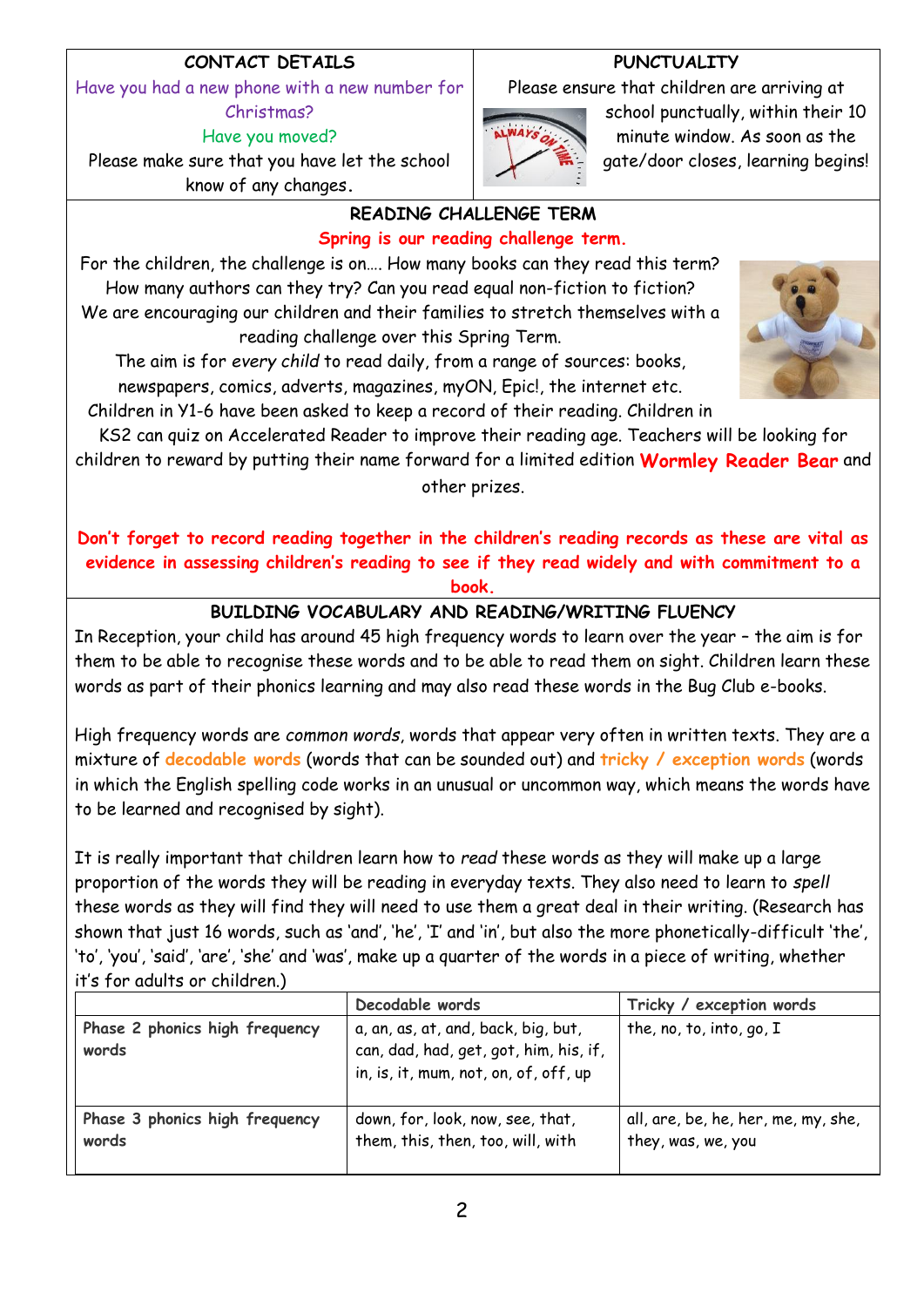| Phase 4 phonics high frequency | went, children, it's, just, from, | $\vert$ come, do, have, like, little, one, out $\vert$ |
|--------------------------------|-----------------------------------|--------------------------------------------------------|
| words                          | help                              | I said, so, some, there, were, what,                   |
|                                |                                   | when                                                   |

In Years 1 and 2, the list is expanded and includes 'about', 'because', 'once', 'could', 'house', 'laugh', 'people', 'their', plus days of the week, months of the year and the child's own address and the school's address. By now children are expected to be able to read most of them and progress to writing some of them.

This table shows the kinds of high frequency words children will be learning to read and spell during Key Stage 1:

|                              | Decodable words                   | Tricky words                        |
|------------------------------|-----------------------------------|-------------------------------------|
| Phase 5 high frequency words | don't, day, old, made, I'm, came, | Oh, their, people, Mr, Mrs, looked, |
|                              | by, make, time, here, saw, house, | called, asked, could                |
|                              | very, about, your                 |                                     |

How can you help your child? Make it fun and don't overdo it. For example, why not try:

✔ **Flashcards** – but don't use drawings alongside or your child may simply stick to looking at the drawing, not the letters.

✔ Cut out high frequency **word lists** and stick them on a prominent place (the fridge, the back of their cereal packet, etc.), so your child has a visible reminder while they're learning them.

✔ **Magnetic letters** – good for helping children with tricky words. Leave some up on the fridge so your child becomes more familiar with the word every time they get a drink. ✔ **[Memory games](http://www.theschoolrun.com/tricky-words-memory-game)** – place flashcards downwards for a game of pairs.

✔ Ask your child to look out for high frequency words on **signs** or advertisements when you're on a journey or a shopping trip.

✔ Choose three or four of the words and help your child make a **silly sentence** containing as many of them as possible.



✔ **Make sure your child sees you reading**. You are their best role model, so show them you enjoy reading and make sure books in the house are easily available, not tidied away.

Our youngest children have missed out so much with disruption to learning that we all need to work together to get them back on track!

**IMPORTANT INFORMATION - ASSESSMENT IN 2022**

All national testing resumes in 2022

## KEY STAGE 1

The Y1 Phonic Screening will take place in the week commencing **6 th June 2022** The KS1 SATS will be administered during **May 2022** KEYSTAGE 2

The Y4 multiplication tables check will take place in the 3 weeks commencing **6 th June 2022** The KS2 SATS is timetabled from **9 th- 12th May 2022**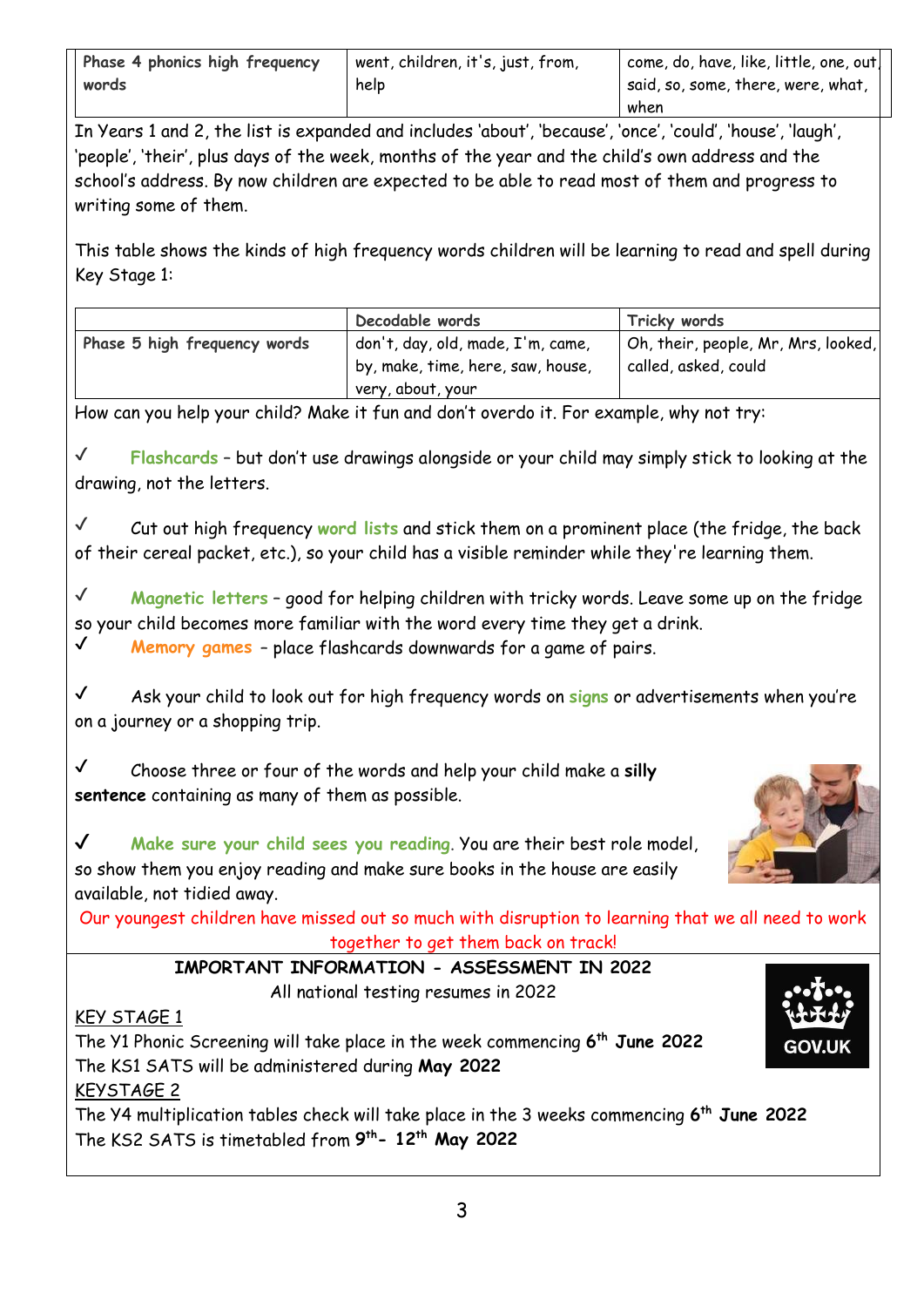## **OUR VALUE THIS MONTH IS RESPONSIBILTY**



*"For God gave us a spirit not of fear but of power and love and self-control." 2 Timothy 1:7* In our Collective Worship this half term, we will be

considering how to *be responsible* for ourselves, for others and the world in which we live.

Our vicars will share some readings and stories from the Bible and we will link the learning to our PSHE as children consider their responsibility in achieving their dreams and goals.

## **JIGSAW PSHE**

This term, our PSHE focus is on the unit Dreams and Goals

We will be encouraging children to explore their own dreams and goals and how to plan to achieve them.

We will link our agents, including Agent Resilient, Agent Considerate and Agent Confident.

Children and families can watch the videos on

#### **Whole-School Weekly Celebration Targets**

| Dreams & Goals                                            | Agent       | <b>Characteristics</b>          |
|-----------------------------------------------------------|-------------|---------------------------------|
| Stay motivated when doing something<br>challenging        | Resilient   | Power of Yet                    |
| Keep trying even when it is difficult                     | Resilient   | Perseverance                    |
| Work well with a partner or in a group                    | Considerate | Collaboration                   |
| Have a positive attitude                                  | Confident   | Power of a positive<br>attitude |
| Help other to achieve their goals                         | Considerate | Collaboration                   |
| Are working hard to achieve their own<br>dreams and goals | Confident   | Ambition                        |

#### the school website **AGENT RESILIENT - THE POWER OF YET**

Agent Resilient demonstrates perseverance when taking on new challenges and uses grit to overcome obstacles. This agent has incredible bouncebackability and optimism, even when stuck in the learning pit. Agent Resilient knows that the power of yet helps us to be resilient along the learning journey. When tackling something difficult, Agent Resilient shows bravery, determination and commitment in achieving their goal.



#### **AGENT CONSIDERATE – THE POWER OF THOUGHTFULNESS**

Agent Considerate is very thoughtful and thinks deeply. This agent enjoys collaborating with others and shows courtesy towards others' ideas, opinions and beliefs. Agent Considerate has empathy for people, shows compassion and can forgive them when things go wrong. Agent Considerate is a good listener and tries hard to be friendly and inclusive of everyone which makes for a very popular agent.

#### **AGENT CONFIDENT - THE POWER OF POSITIVE ATTITUDE**

Having faith in their own capability, their knowledge and understanding is a key aspect of Agent Confident. This agent is gaining wisdom whilst embarking on a learning journey. Agent Confident has the ambition to achieve their goals and realise their potential. On their journey they show humility to ask for help if needed and feel empowered to maintain their vision. Deploying Agent Confident leads to improved self-efficacy which is a learner's belief that they can succeed.



Check out the website to see the videos about our Agents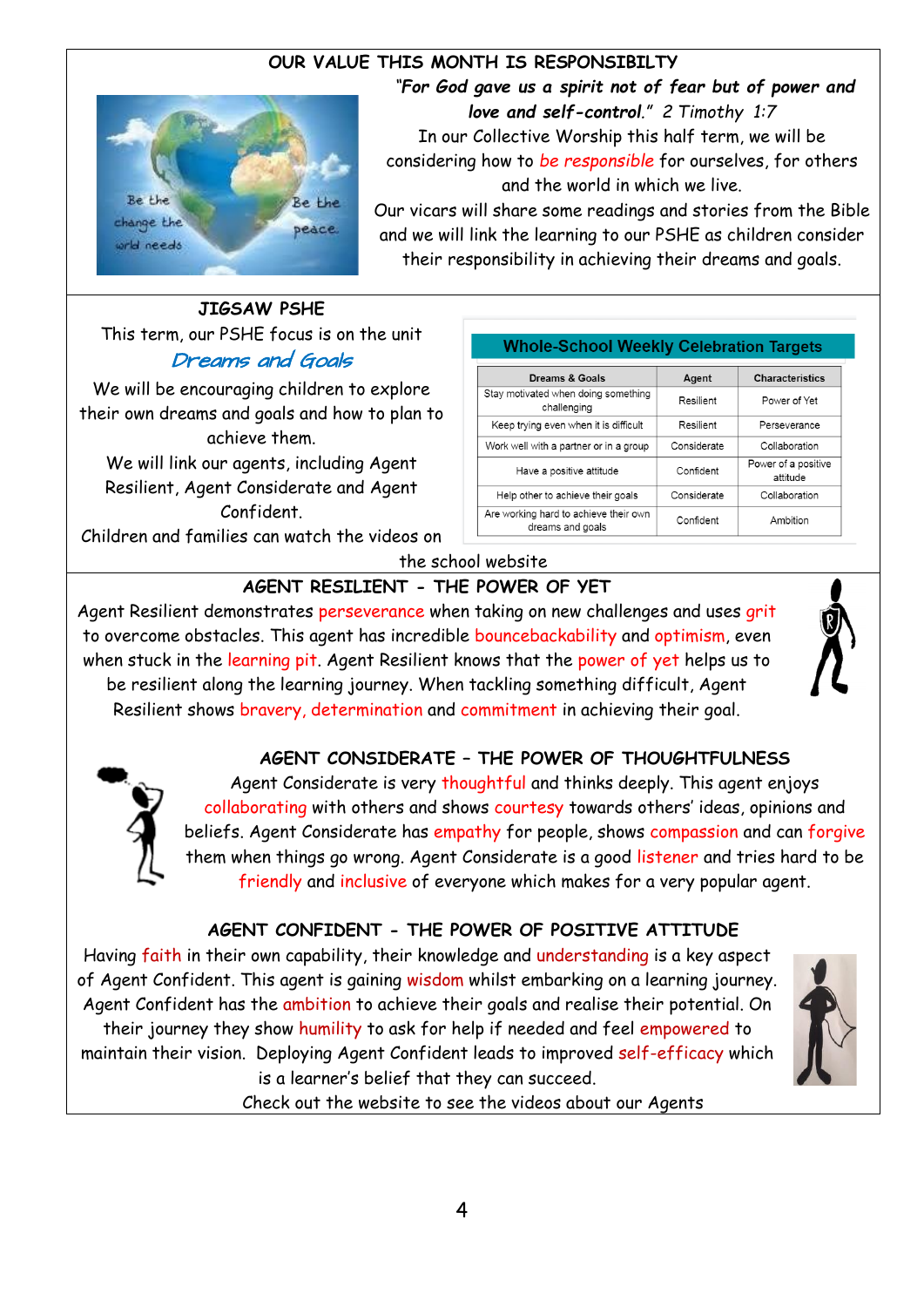## **FAIRTRADE FORTNIGHT**

## **This year, Fairtrade Fortnight is taking place from Monday 21 February - Sunday 6 March**

During these two weeks, schools come together to **learn from the people who grow our food and drinks** - people who are often exploited and underpaid.

Through learning about how we are all connected through the things that we eat, drink and wear, young people are equipped with the knowledge and skills to take action for a **fairer, sustainable future** for farmers and workers, and the planet that we all share.

We will be exploring these themes during Collective Worship, *Wondering Wednesdays* and *Thinking Thursdays*.

We want to help our children to engage in social action and to be courageous advocates for change in their local, national and global communities.

## **YOUNG VOICES CONCERT AT THE O2 ORENA**



Our school choir will attend the Young Voices Concert at the London O2 Arena which has now been rescheduled for **Tuesday 24 May 2022**. We have received the tickets and they are completely transferable to the new date. If you are unable to attend the new date (i.e. wish to cancel or refund the ticket) please let us know immediately. You will be unable to rebook through the school if you change your mind later. If we do not hear from you by the end of the month (31 January), **we will assume you are still coming.**

**FAIRTRADE** 

We're so excited to be going to perform there. We have 64 parents and friends coming to support - a huge turnout. For the most part, we'll all be sitting together, which creates a great atmosphere.

**PARENTAL RESPONSIBILTY FOR SOCIAL MEDIA AND ON-LINE BEHAVIOUR** Please make sure that you are keeping your children safe on line by checking their social media / online gaming regularly.

As a reminder, I am sharing the recommended age for the following popular uses:

#### **The minimum age for WhatsApp is 16+, Snapchat is 16+, Fortnite is 12+**

**None of our children are old enough, therefore if children are using these, they need adult supervision.**

As with all social media, respect towards self and others makes us safer. Whether the experience is positive or negative depends on how children use an app or a game, whether or not they are really *friends* or how they treat each other.

Children need their trusted adults to supervise them, guide them, advise them and to tell them no when something is not appropriate.

I don't want to worry parents unnecessarily but I must tell you that children in this school have been groomed by suspected paedophiles on-line, they have been bullied on line, and they have been exploited.

Please take responsibility for your children if they allow them to use social media or go on-line. Parents must also consider that they are role models to their children.

| NATIONAL SCIENCE WEEK                          | TT ROCKSTARS                              |
|------------------------------------------------|-------------------------------------------|
| $21^{st}$ - 25 <sup>th</sup> March             | Please keep up with multiplication tables |
| We are currently planning for National Science | practice using TT Rockstars.              |
| Week and have the theme of GROWTH.             | This will help you with maths fluency and |
| Watch out for more information                 | confidence and aspects of math.           |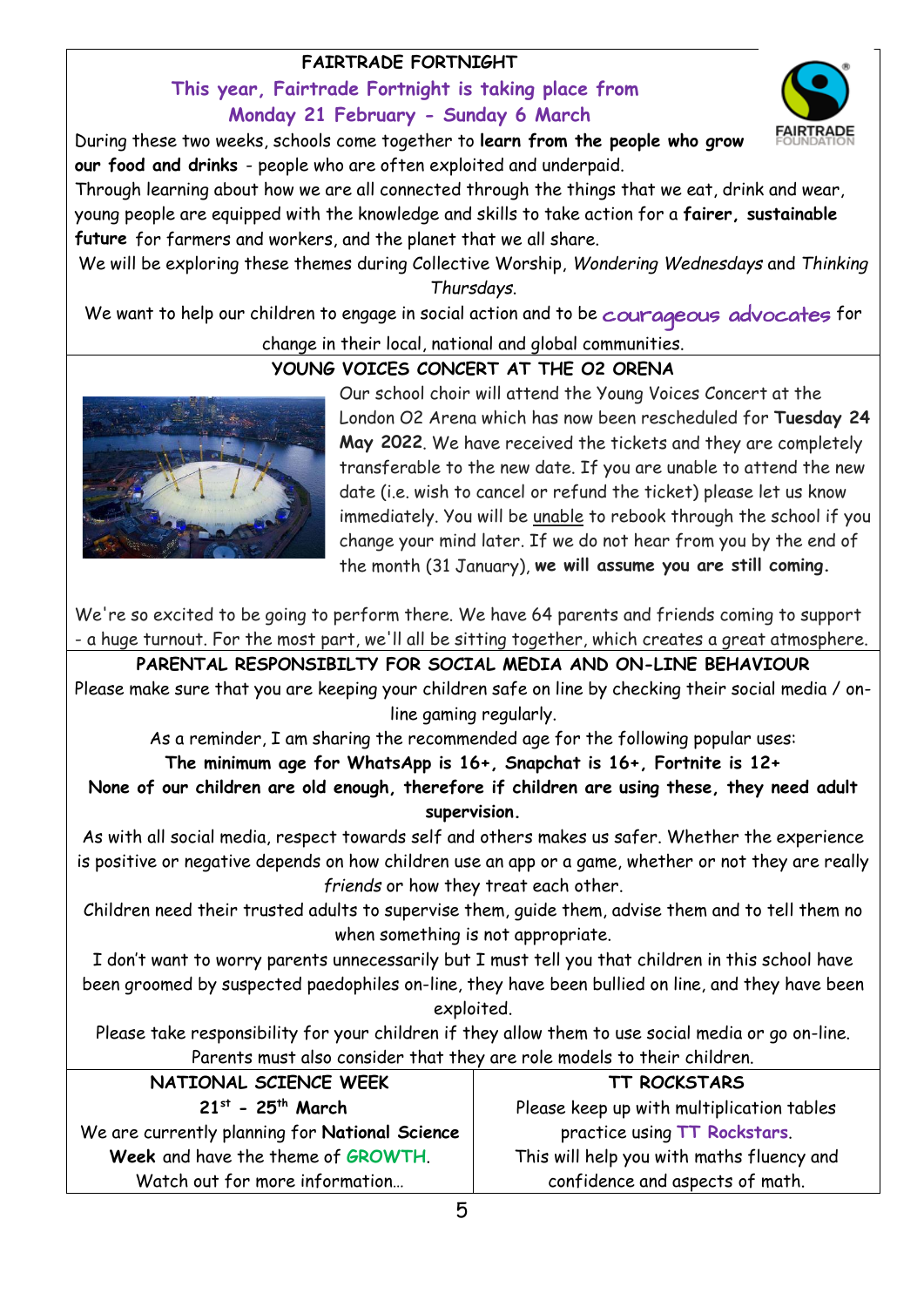## **ROCKSTEADY**

Would your child like to play in their very own rock band? Rocksteady in-school band lessons are the perfect opportunity for your child to learn new skills, develop friendships and have the time of their life.

Watch this short video to see what learning in a band could do for your child's well-being:

<https://www.rocksteadymusicschool.com/watch-video/>

## **FLOW WITH STORIES - WORKSHOP FOR RECEPTION CHILDREN**

F inding out

L ove for literature and language

 $\bm{O}$ riginality and owning our stories

Wellbeing wins

Reading workshop for children in Reception on Tuesday 18<sup>th</sup> January

## **GAELIC FOOTBALL OPPORTUNITY FOR GIRLS**

We are excited to announce a 6 week Gaelic Football For Girls recruitment programme that has kindly been funded by the Broxbourne Council (Details Attached). This programme is open to girls aged 11 and above and is **FREE** to attend. All coaches are fully qualified.

Gaelic Football is a fast-paced sport which incorporates the skills from most mainstream sports - Netball, Soccer, Rugby and Basketball.

With the recent launch of St Joseph's Adult Ladies, this is a unique opportunity to become active/part of girls only teams and progress as a youth player right through to

adult level.

Is mise, le meas

#### **Stephen Lavery**

Community Development Administrator - Hertfordshire Provincial Council of Britain GAA Tel: +44(0)7872600075

GOO

**WHERE WE ALL BELONG** 



#### **OUTDOOR PLAY**

The weather has started to get cold recently and since all of the children in school concentrate

extremely hard in lessons, at break times they will go outside to play, except in very bad weather.

Please ensure that your child has a *raincoat or waterproof jacket*, clearly labelled, in school each day.

Unless it is pouring with rain, PE and games may well be outside – children must have the appropriate clothing for this also.

Children in YN and YR spend 50% of their time outside so would benefit from, hats, gloves and wellies in school each day please.



There will be learning on Tapestry or the Google Classroom if it snows.

The best way to contact the school if you are concerned is via telephone or email:

**admin@wormleyprimary.co.uk**. We will try and respond as quickly as we can.